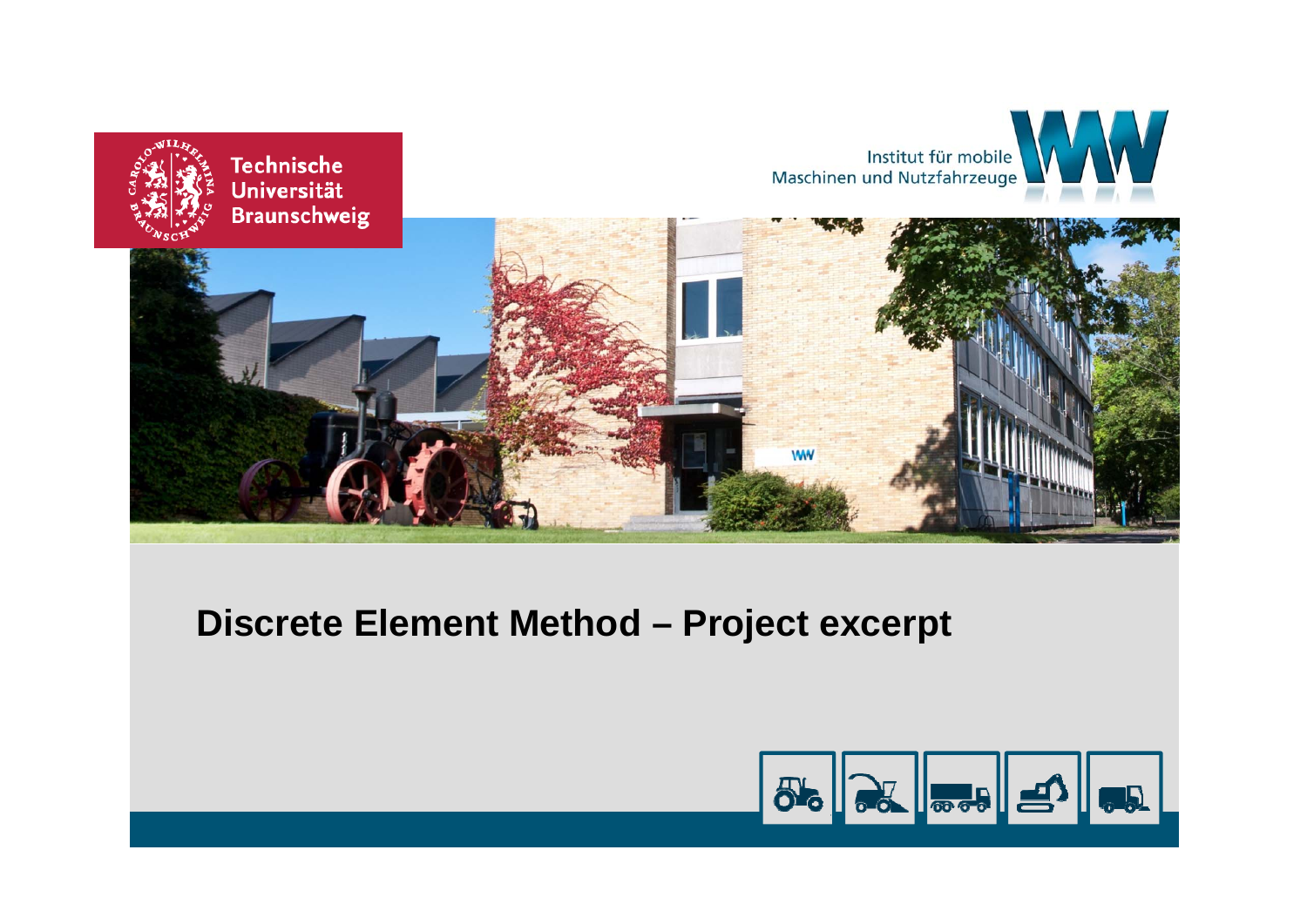#### **Discrete Element Method applications**

The Discrete Element Method (DEM) is used to model

- conveying
- cutting
- mixing
- and digging processes

in agricultural and construction machinery.

The aim of the DEM simulation is to investigate interactions between tools and stalks, soils or other agricultural materials independently from, growing stage of plants, test machines, weather and further external factors.

In addition the understanding of various agricultural processes can be improved as <sup>a</sup> basis for future developments.





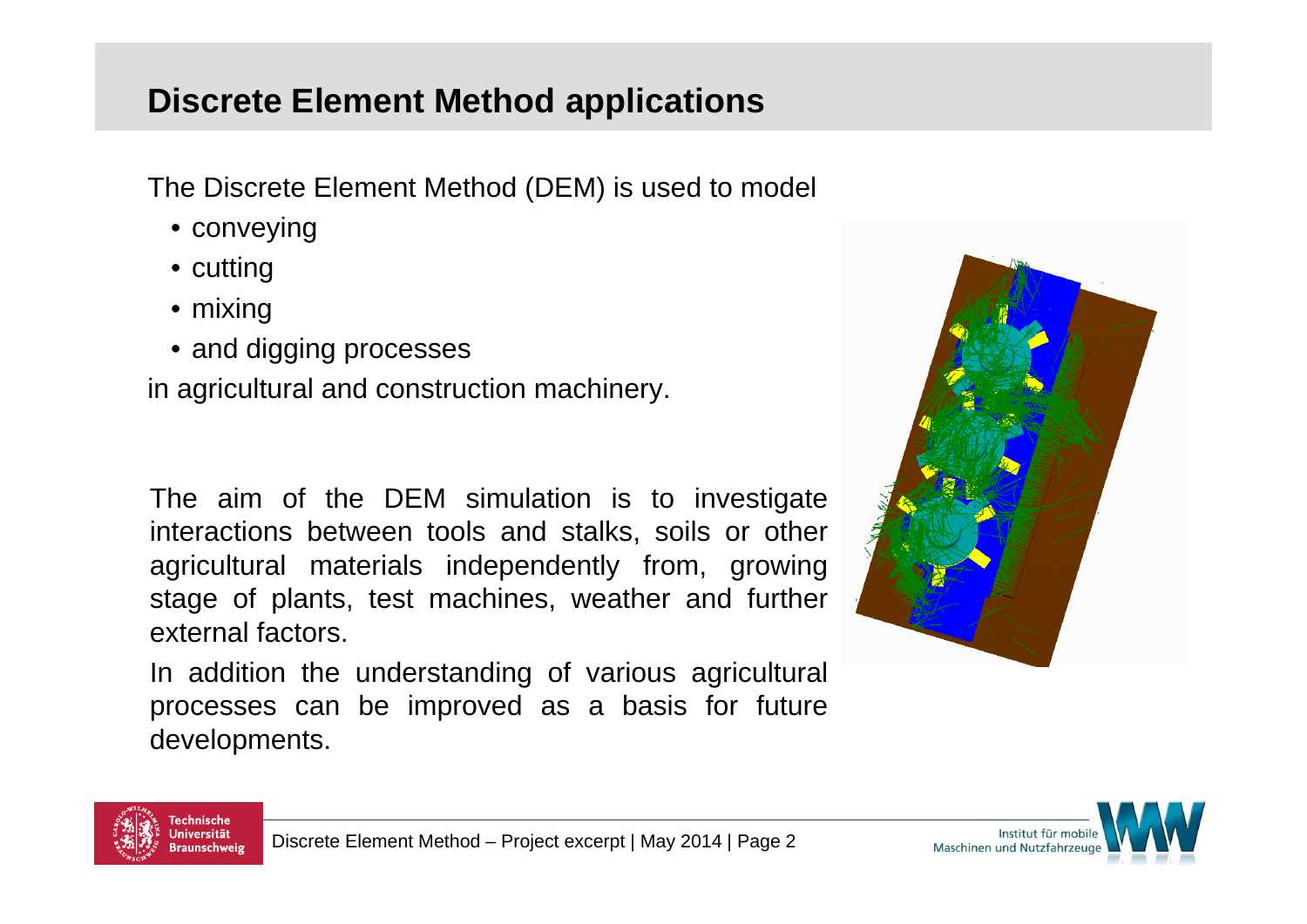# **DEM simulation of a mowing process**

The mowing process of a rotary mower was modelled with the DEM.

The model includes:

- •Grass stalks consisting of single particles
- •Particles connected by flexible bonds
- •Geometry of cutting tools

Additionally a multi-body-coupling simulation was implemented to get realistic cutting blade motions.

Dipl.-Ing. Sebastian Kemper

B.Sc. Florian Schramm





Grass stalk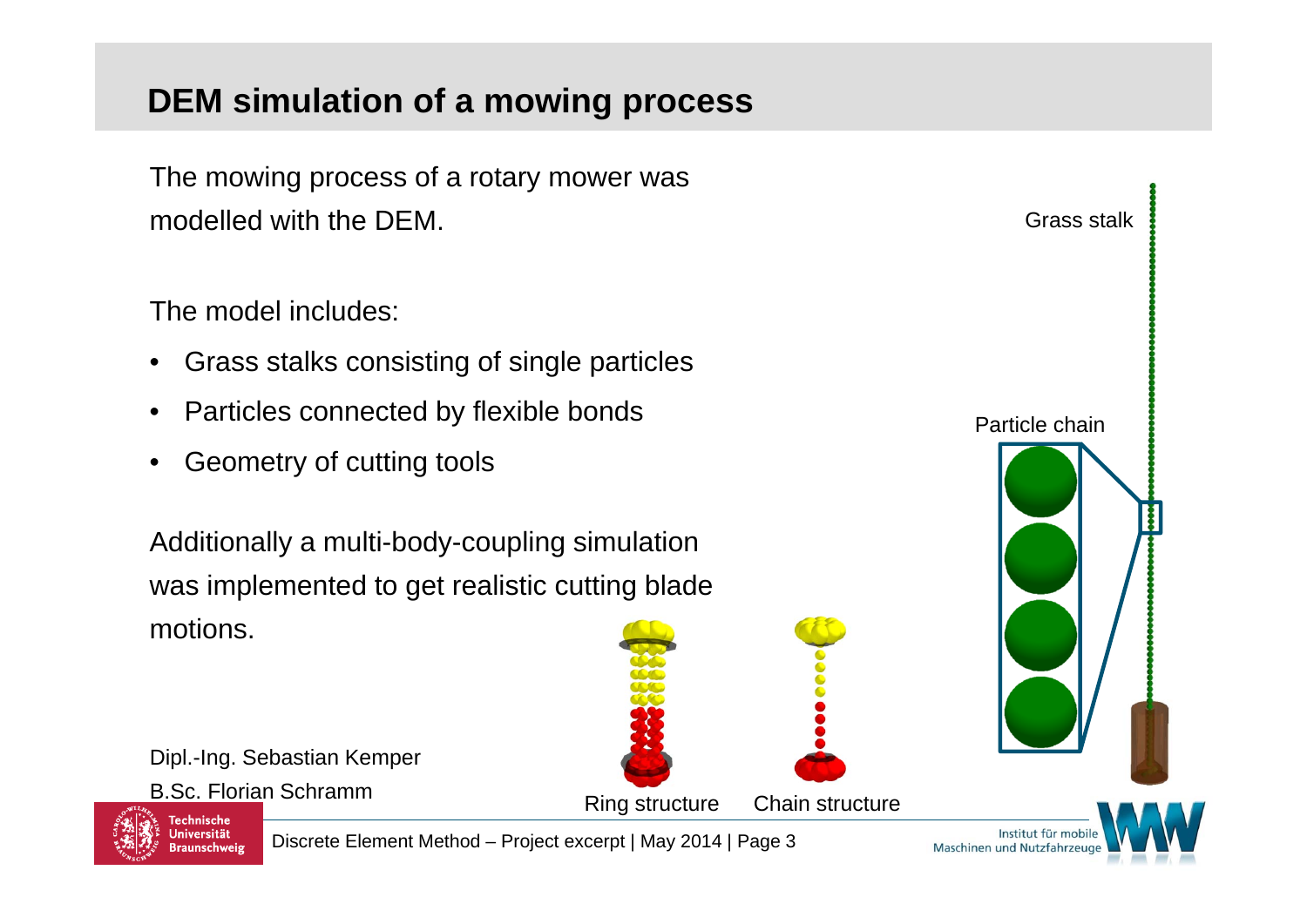## **DEM simulation of a mowing process**

The mower bar is equipped with three mowing units and each unit consists of two cutting discs.

Density 25000 stalks per m²



Dipl.-Ing. Sebastian Kemper



Discrete Element Method – Project excerpt | May 2014 | Page 4

Example : Crop flow simulation for a mower with three cutting unis:

- •6 blades on each disc
- •Upper blade speed 20 m/s
- •Lower blade speed 50 m/s
- •Counter rotating discs

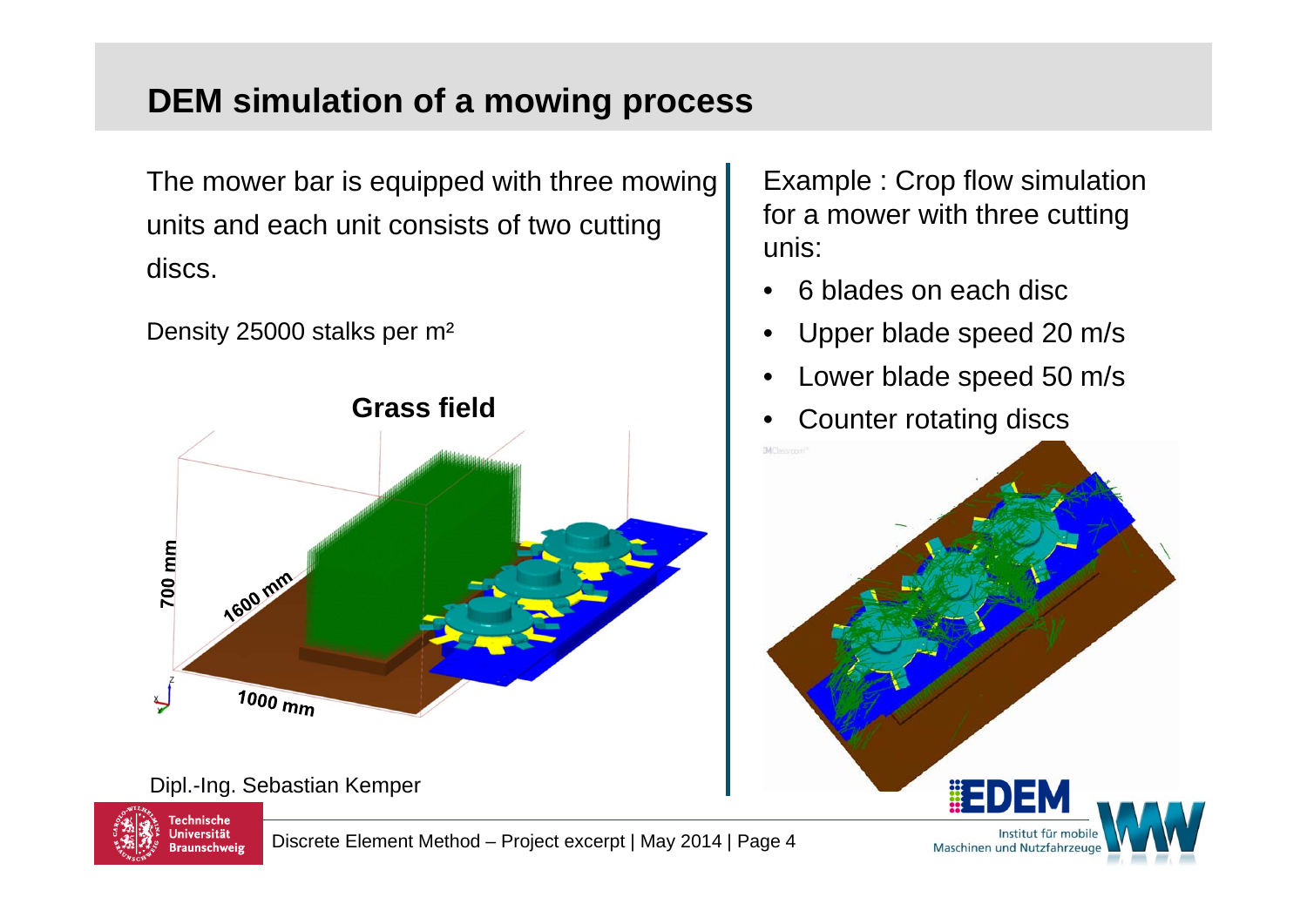## **DEM simulation of a mixing process in a mixing wagon**

The mixing process was modelled in order to get a detailed understanding of the mixing process and its main influencing factors.

The model includes:

- •Fodder consisting of one or more particles
- •Mixing screw

For parameterisation and validation angle of response tests were carried out with silage.

Bachelor Thesis Mirko Brütt and Raphael Joswig



Mixing wagon filled with particles



Trajectory of a fodder particle in the mixing wagon



Technische Jniversität **Braunschweig** 

Discrete Element Method – Project excerpt | May 2014 | Page 5

Institut für Maschinen und Nutzfahrzeu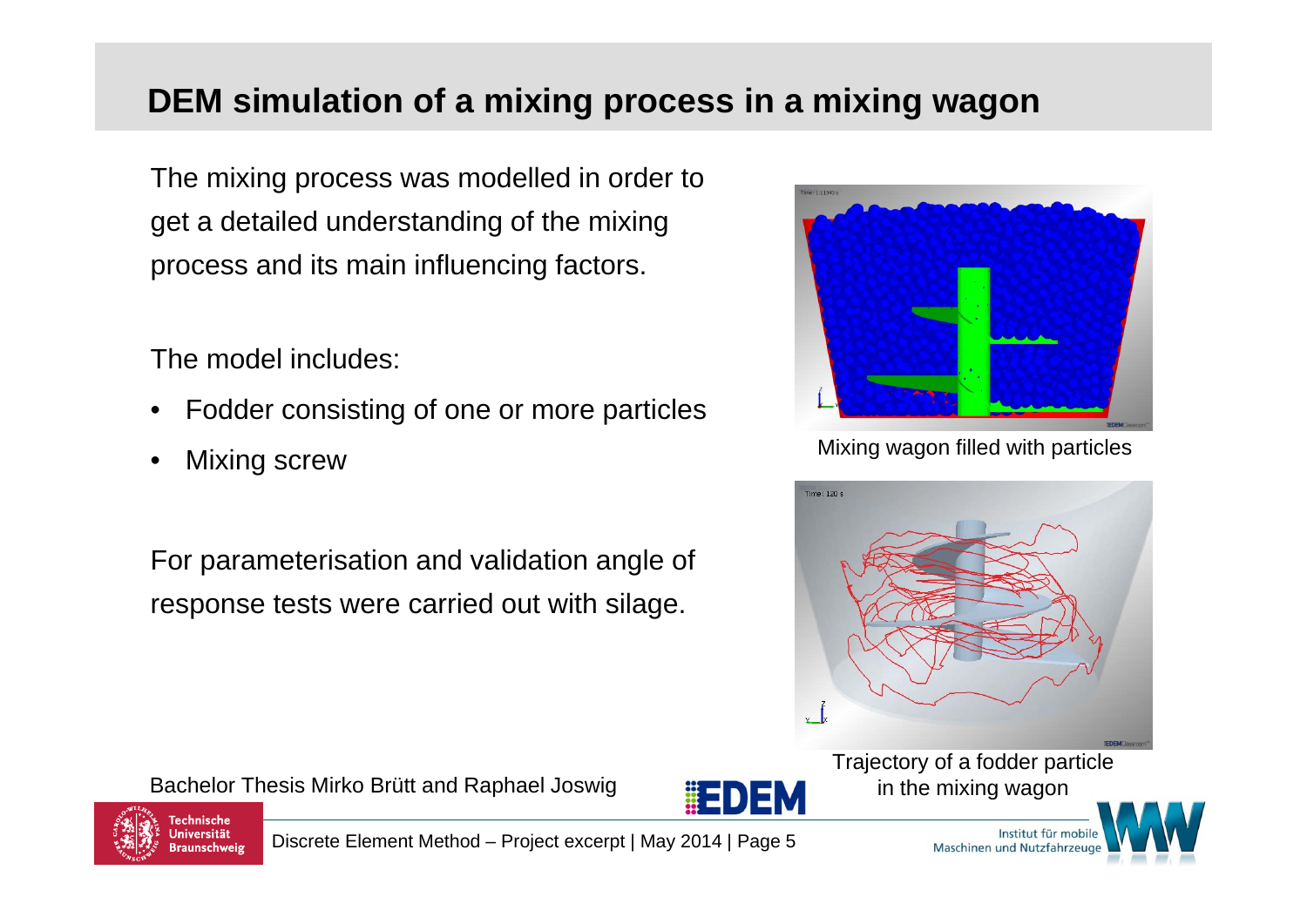# **DEM simulation of a digging process**

With the DEM the digging process of an excavator modelled.

The model includes:

- •Soil with different size distribution
- • Particles consisting of one or more spheres
- •Excavator bucket

For soil parameterisation literature data was used to specify interaction properties between soil and soil-tool-contacts.



Master Thesis B.Sc. Zhen PanTechnische

Jniversität

**Braunschweig** 





Discrete Element Method – Project excerpt | May 2014 | Page 6